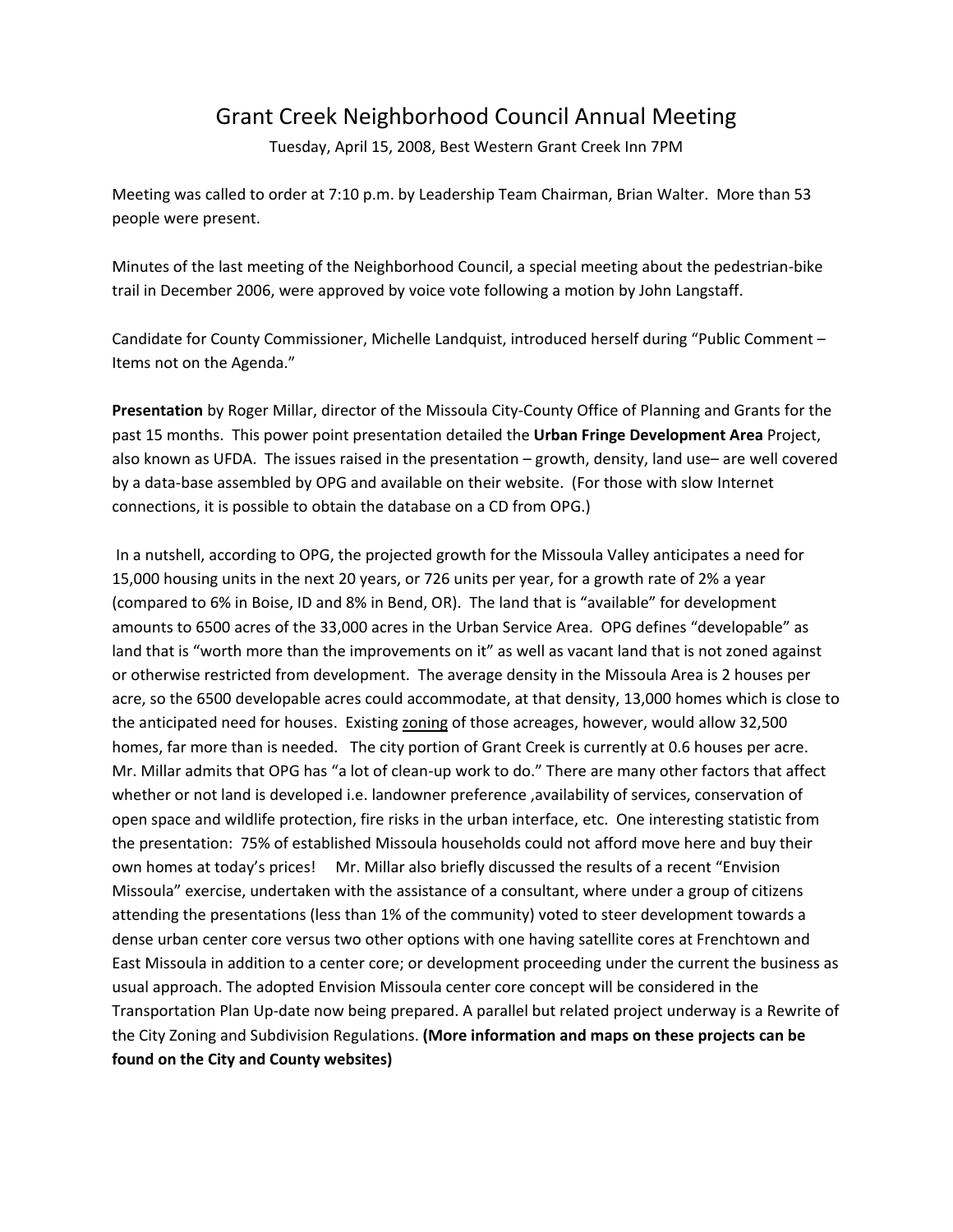Brian Walter strongly urged Grant Creek residents to participate in the public input opportunities as these OPG initiates are developed. Lack of such participation will mean that other active individuals and groups will determine what will become of Grant Creek and the City.

Kristin Smith from WGM made a short announcement regarding a **re-zoning application** from Town Pump (formerly Sevenar) to expand their gas station and convenience store with another island of gas pumps and an addition to the store. She stated that a casino is NOT part of the plans, that trucks were not being accommodated. She did not know whether a car wash would be incorporated. There will be a public hearing in the future during which Grant Creek residents can have input.

Bert Lindler spoke next about "Eagles, Elk, and Bears, oh my!" A pair of **Bald Eagles** is nesting near the Grant Creek Ranch's bull pasture (a.k.a. hay barns), and probably feasting on calving afterbirths. The **North Hills Elk Herd** now numbers more than 300 head and is doubling about every 7 years - but the habitat isn't! Eight cows are GPS-collared and 10 more have radio collars, so researchers are collecting good information about their movements. Efforts to remove unnecessary fencing and control the weeds are progressing on National Wildlife Federation lands and other private lands. There will be a meeting of the Elk working group at 7 p.m. on May 22 at the GC Inn. **Bears** are again moving through our valley. Friends of Grant Creek, Inc., has secured a FWP grant to purchase bear-resistant garbage containers for loan to residents of upper Grant Creek. The cans would be serviced by Allied Waste. There may also be opportunities for residents outside the target area to purchase bear-resistant cans as part of our bulk order, thereby eliminating the lease fee paid to Allied Waste for such containers (for more info, contact Bert Lindler). The grant also provides funds for an educational brochure about the Grant Creek Elk Herd, and for an educational event we are calling the **Grant Creek Bear Fair**. Committee chair Kim Birck sketched out early plans for the Bear Fair, which will take place on Saturday, September 6, at the Rocky Mountain Elk Foundation HQ. Collaborators include RMEF, NWF, Montana Natural History Center, International Wildlife Media Center, vendors and others. Mark your calendars! It will be an event for the whole family, with educational activities for the kids.

**Trail News**: Brian Walter gave an update on the huge amount of progress that has been made by the Grant Creek Trail Association toward getting a shared-use pedestrian-bicycle pathway up the valley from the present end of the trail at the RMEF northern boundary to the intersection with Snowbowl Road. This 8-foot wide paved trail would roughly parallel but be separated from Grant Creek Road for safety reasons. Fund-raising has included securing grants from FWP, and promises of funding from Missoula County and the Open Space Advisory Committee. City funds are being budgeted as well, and an application has been submitted to Senator Baucus for a 2009 Congressional Appropriation. The fundraising effort launched by mail just before the holidays brought in an astonishing \$8000.00 from Grant Creek residents! Fifteen of the 19 property owners whose lands would be touched by the trail have signed Letters of Intent to grant easements for the trail, and some of the others are waiting for engineering studies to more accurately define the routing alternatives and easement requirements on their properties. The City is in the process of selecting an engineering consultant for the project. The first phase of the consultant's work will begin in June and will include route surveys, routing analysis, and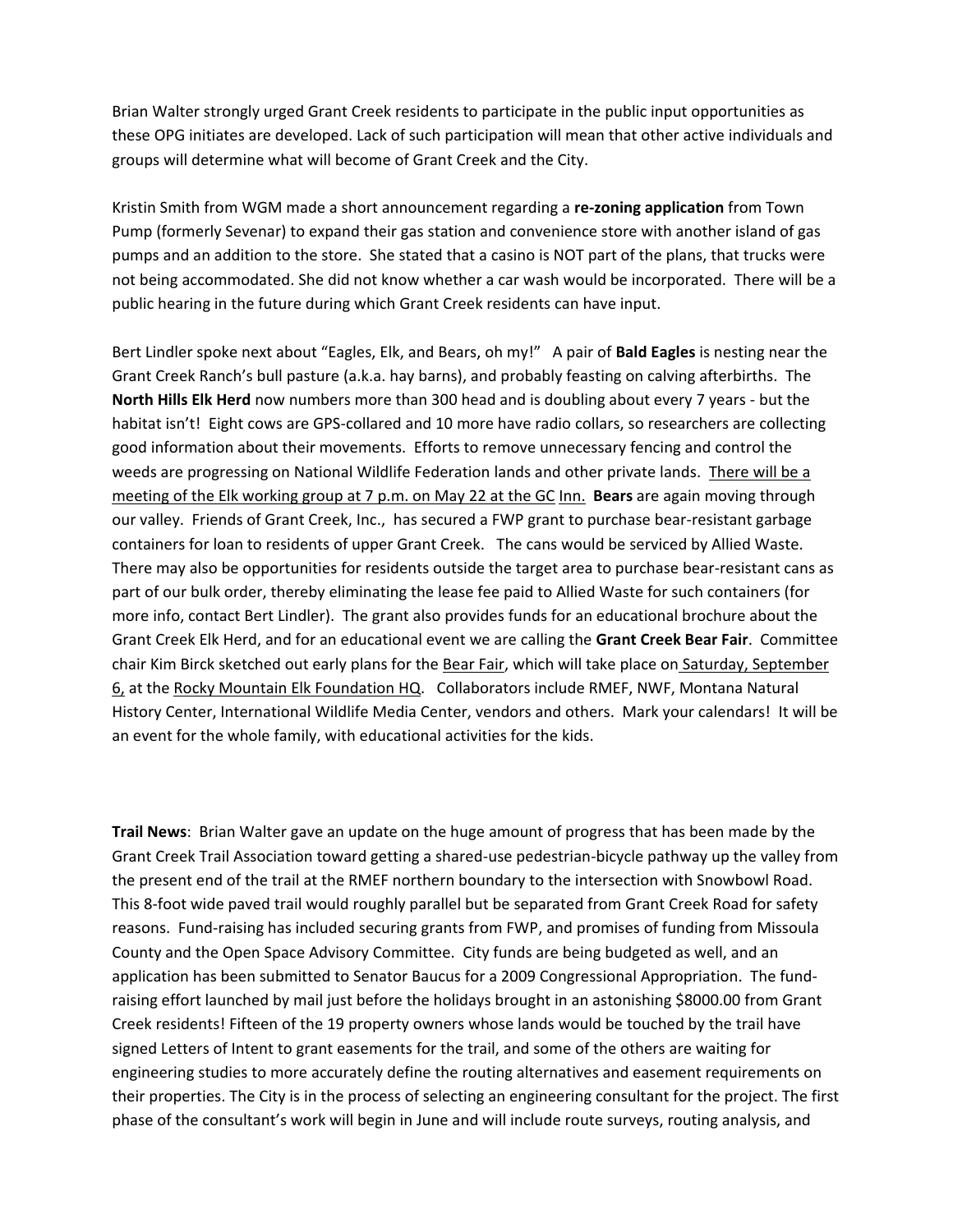preparation of maps to support the formal legal easements with the City to be negotiated with the landowner by the Trail Association, Once the easements are in hand, fund-raising will be ramped-up and will include approaching others outside the valley to contribute to the trail. The City has agreed to maintain the whole 3.3 miles of the trail, once it is constructed.

**Fire Hazard Reduction**: Brian reported that the large USFS fuel reduction project for the Grant Creek area has been approved and is expected to take place over the next ten years. Crews are currently slashing and hand-piling in the Butler Creek area. On a separate project on private lands being coordinated by Bitterroot RC&D, fuel reduction was completed in 2007 on 102 acres east of Grant Creek Hills and north of Gleneagle. Contracts are in place for more fuel reduction on 60 acres east of Colorado Gulch as soon as grant funds can be secured.

There is little to report on the **Snowbowl Expansion**. The preliminary Environmental Impact Statement was delayed, but is due out later this summer. There will be opportunities for public comment after it is released.

**Capital Projects** – Brian reported that the requests for City Capital Improvement funding made in February 2007 were resubmitted in February 2008. These include a right turn lane for Grant Creek road at the I-90 interchange, re-landscaping and better maintenance for the median at that intersection, and a bus stop/park and ride north of the Town Pump. Mountain Line is interested in expanding service to Grant Creek, but no progress has been made on securing a park and ride property.

**City Council Representatives**, Pam Walzer & John Hendrickson, both spoke for a few minutes. Pam said that in her first 90 days on the job she has noticed that the "squeaky wheel gets funded" so Grant Creek residents should make an effort to speak out on projects they support. (Four members of the LT appeared at a meeting of the Conservation Committee the next morning in support of \$170,000 of Open Space Bond money for the Grant Creek Trail.) Pam also said that Grant Creek is "park-deficient" meaning that there is no public park land in the valley - which increases the likelihood of our getting funds for the trail. John Hendrickson mentioned that the I-90 right hand turn lane is in the CIP (Capital Improvement Plan) for 2009, and will happen "when the City has the money."

Other news: A lone wolf was reported a week ago on the Flynn Ranch, and 2 adult wolves were reported in Butler Creek recently.

Neighborhood Council business:

**By-law amendment**. Per changes in City rules, our bylaws needed to be revised to read: Businesses, churches, schools, neighborhood organizations, and other entities within the neighborhood are eligible to designate a representative to attend meetings **but only residents of the Neighborhood Council are eligible** to vote on issues that come before the Council**.** Passed on a voice vote.

**Leadership Team Elections**: Brian presented a slate of candidates nominated for positions on the Leadership Team and stated that additional nominations for these positions cold be made from the